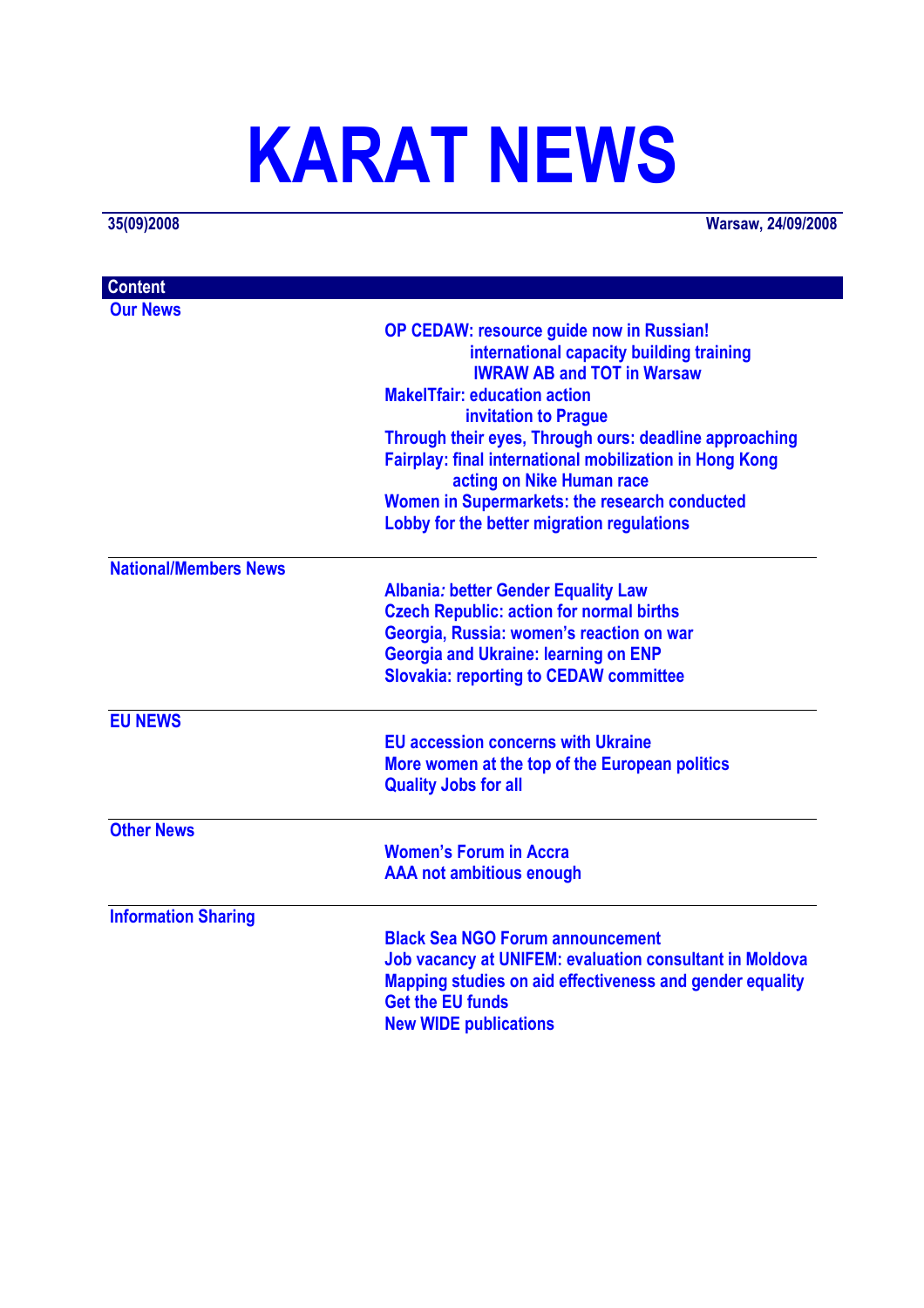#### **Our News**

#### **OP CEDAW: OP CEDAW: resource guide now in Russian!**



**Our Rights Are Not Optional!** Advocating for the implementation of the Convention on the Elimination of All Forms of Discrimination against Women (CEDAW) through its Optional Protocol" is a title of the great resource guide successfully translated to Russian within the programme of IWRAW Asia Pacific (International Women's Rights Action Watch Asia Pacific) with the support of KARAT Coalition. This easy-to-use publication seeks to contribute to the ratification process of the Optional Protocol to CEDAW as well as to its effective use at the national level. The guide contains practical information for the individuals, women's rights NGOs and other actors advocating for women's human rights.

The Resource Guide comes in three sections. Section A provides a general overview of the CEDAW Convention and its Optional Protocol; Section B details the legal, political and strategic dimensions in promoting the OP ratification; Section C focuses on enhancing advocacy and the treaty use. Set of handouts and the supplementary materials are available within the publication as well.

To download the guide please visit www.karat.org.pl

If you want to have it posted please write to Aleksandra Solik at: aleksandra.solik@karat.org.pl

#### **OP CEDAW: international capacity building training**



An international training on the Optional Protocol to CEDAW organized by KARAT Coalition and IWRAW Asia Pacific for the women's group from Belarus, Georgia, Moldova, Ukraine, Kyrgyzstan and Poland took place in Warsaw on 10 -13 September, 2008. The organizers' primary objective was to strengthen the potentials for using the OP as a tool for the protection and promotion of women's human rights under CEDAW. The participants had an opportunity to increase their capacity on the technical requirements for filing a communication; analyze the observance of women's human

rights at the national level as well as to consider the merits of potential communications (or requests for inquire procedure) to the CEDAW Committee. The need for the future cooperation and support with using the Optional Protocol has been identified while discussing the strategies for OP CEDAW promotion at the national and regional leve**l** The meeting created also a room for the experiences exchange and learning about the participant's countries laws related to discrimination.

The similar training is planned for the women's NGO from the Caucasus and Central Asia region in 2009.

For more information about the project visit www.karat.org.pl or write to Aleksandra Solik at: Aleksandra.solik@karat.org.pl

#### **OP CEDAW: IWRAW AB and TOT in Warsaw**

Meeting of the IWRAW Asia Pacific Advisory Group composed of the representatives of the different world region, followed by the Global Training of Trainers on the Optional Protocol to CEDAW took place in Warsaw on 14 to 15 and 16 to 18 September 2008. While the Training of Trainers aimed at developing the new education materials on the Optional Protocol for the women trainers worldwide, the Advisory Body – with Kinga Lohmann from KARAT as a Europe region representative - discussed the IWRAW Asia Pacific strategy for the following year. It was decided that the action plan for 2009 will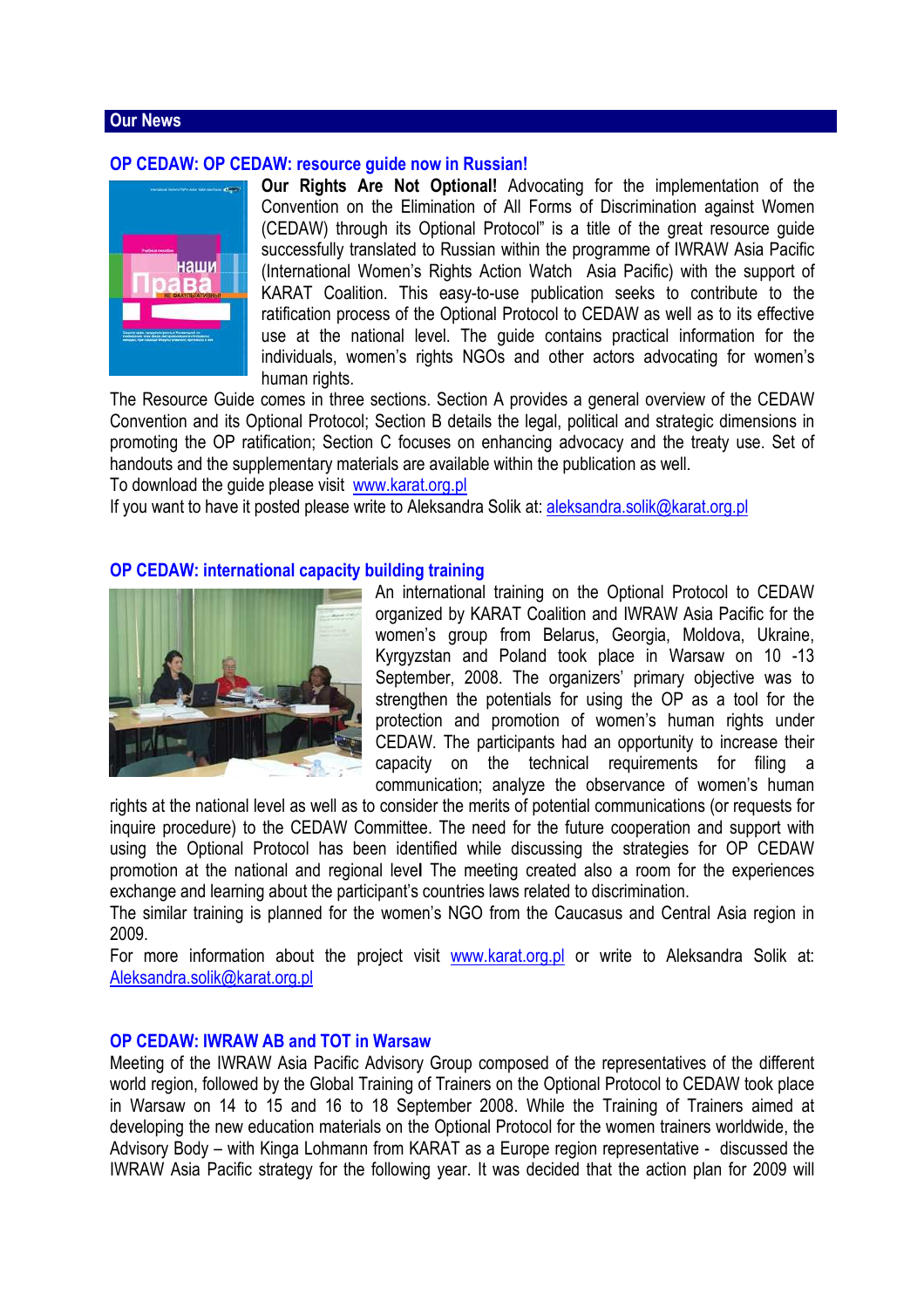focus on the effective use of the Optional Protocol with the women submitting the communication or request for inquiries to the CEDAW Committee. KARAT took care about the logistics management for both events.

#### **MakeITfair: education action**



for people everywhere

 MakeITfair campaign launched an educational material focusing on raising awareness about developmental issues in the production of consumer electronics, such as mobile phones, MP3 players and laptops. The material developed by all the partners of the Europe-wide campaign, will be translated into several languages and made available to teachers, educators and youth groups in Europe in October. KARAT Coalition is responsible for translation & dissemination of educational materials in Poland, Czech Republic and Hungary. The material, however, can be adapted for many European

counties. KARAT Coalition strongly encourages interested member organisations to take up this opportunity.

For further information and the material copy please contact to MakeITfair coordinator at KARAT: monika.matus@karat.org.pl

# **MakeITfair: invitation to Prague**

KARAT Together with MakeITfair campaign invites you to the Capacity Building Training in Prague on 14th October 2008. MakeITfair is a European awareness rising project about developmental issues in the production of consumer electronics. Aims of the training is to inform interested NGOs on current state of affairs; impact of growing demand for electronic goods on environmental issues, social & economic development in Southern countries and so called countries in transition, provide details about the campaign and finally about possibilities to cooperate. The special attention will be given to educational materials and possibilities of using them by interested organisations, groups and individuals. The official invitation can be found at www.karat.org.

For further information on the training and application form, please turn to MakeITfair coordinator at KARAT: monika.matus@karat.org.pl

#### **Through their eyes, Through ours: deadline approaching**



 We would like to remind you that deadline for the photo competition organized by KARAT and partners addressing the socio-economic situation of women from: Albania, Azerbaijan, Armenia, Belarus, Bosnia And Hercegovina, Georgia,

Kazakhstan, Kyrgyzstan, Macedonia, Moldova, Montenegro, Serbia, Ukraine, and Uzbekistan is 15th October 2008. The competition is part of the project co-funded by European Commission Through Their Eyes, Through Ours. Raising public awareness about development problems faced by women from developing countries in the EU Eastern Neighbourhood, Balkans and Central Asia". The winning works will be shown at the opening exhibition on 23rd of January 2009 at University of Warsaw Library. We are very pleased to inform you that the exhibition has received the honourable patronage of the First Lady of Poland - Maria Kaczyńska. Later the exhibition will travel to Slovakia, Germany and

Please see the details at website www.karat.org.pl or contact Ewa Pintera ewa.pintera@karat.org.pl.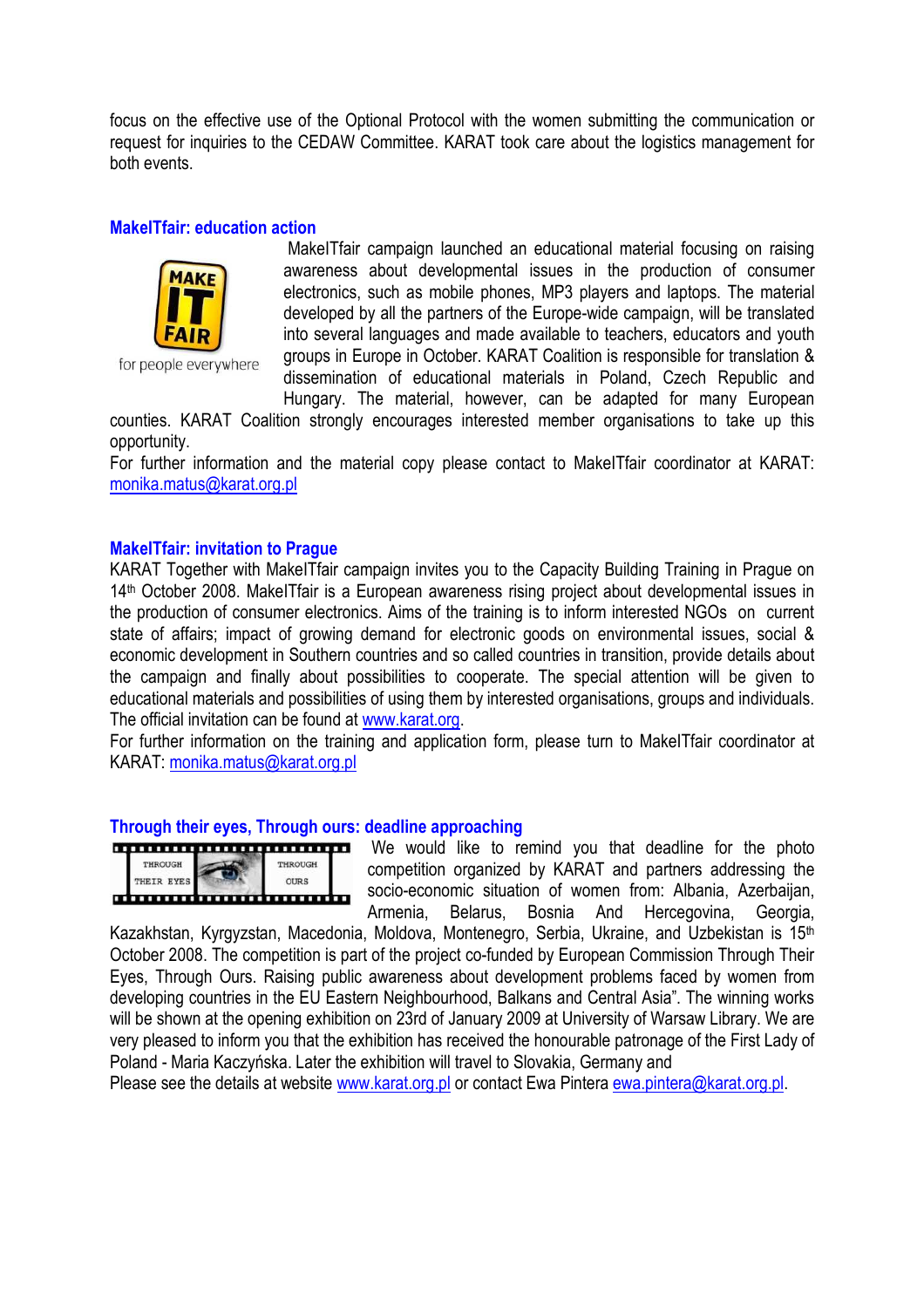# **Fairplay: final international mobilization in Hong Kong**



Play Fair activists from Poland (KARAT Coalition), Austria (Suedwind Agentur) and Germany (Inkota) together with the local Hong Kong organizations confronted the International Olympic Committee (IOC) with the petition calling to take up the responsibility for widespread and continuous exploitation of workers in the manufactures of Olympic-branded products. The event was a final of the Play Fair 2008 Campaign for positive action to clean up Olympic supply chains taking place in Hong Kong, China on 3 of August 2008.

The final day of Campaign included various activities i.e photo moment, speakers corner and posters showing the IOC lack of commitment to basic workers rights as unacceptable. Starting at the Olympic Piazza where activists dressed up for

referees spoke against worker's rights violations, the action moved to IOC Headquarters to leave the signed petition with the IOC representatives.

The action's photos are available at:

http://www.playfair2008.org/index.php?option=com\_rsgallery2&Itemid=86 If you want to know more write to Joanna Szabunko at: Joanna.szabunko@karat.org.pl

#### **Fairplay: acting on Nike Human race**



On September 31st, just before the start of the Nike Human race in Warsaw, KARAT Coalition activists organized a consumer action as a part of the *Fair Play in sporting goods industry* project. The aim of the action was to raise awareness among the runners and the spectators about the power the global sportswear brands like Nike have to stop the exploitation of workers in their supply chains. To prove that production of the "fair T-shirts" is possible the

activists were giving out T-shirts manufactured by the women's collective in Nicaragua with respect to worker's rights. To express their support many runners put on the "Fair play in sporting goods industry" stickers on their T-shirts. They also signed an appeal to Mrs. H. Jones, Nike vice-president, calling for a positive action for change.

We encourage you to join the appeal online:

http://playfair2008.org/index.php?option=com\_chronocontact&chronoformname=ioc\_form2 If you want to know more contact Joanna Szabunko at: Joanna.szabunko@karat.org.pl

#### **Women in Supermarkets: the researched conducted**



"Situation of women employed in super/hyper markets in Poland" is the title of the research report conducted in the frames of the project "Labour rights protection from gender perspective in super/ hyper markets in Poland". The research gave an updated information about the super/hyper markets' ways of acting that require a significant improvement, and about the current situation and working conditions there.

Main conclusion of the report is that, although the Polish labour law is acceptable, its implementation is improper and the labour rights protection system often fails. The most obvious cases of labour rights infringement include abusing the length of shifts and breaks between them or the amount of days worked without a day off. Furthermore, even though there were many cases won by the employees of super/hyper markets against their employers and it was claimed that the situation improved, the violations of the employees' rights are still widespread.

The report is available in Polish at www.karat.org.pl

To know more about the project contact Agnieszka Chmielecka at: agnieszka.chmielecka@karat.org.pl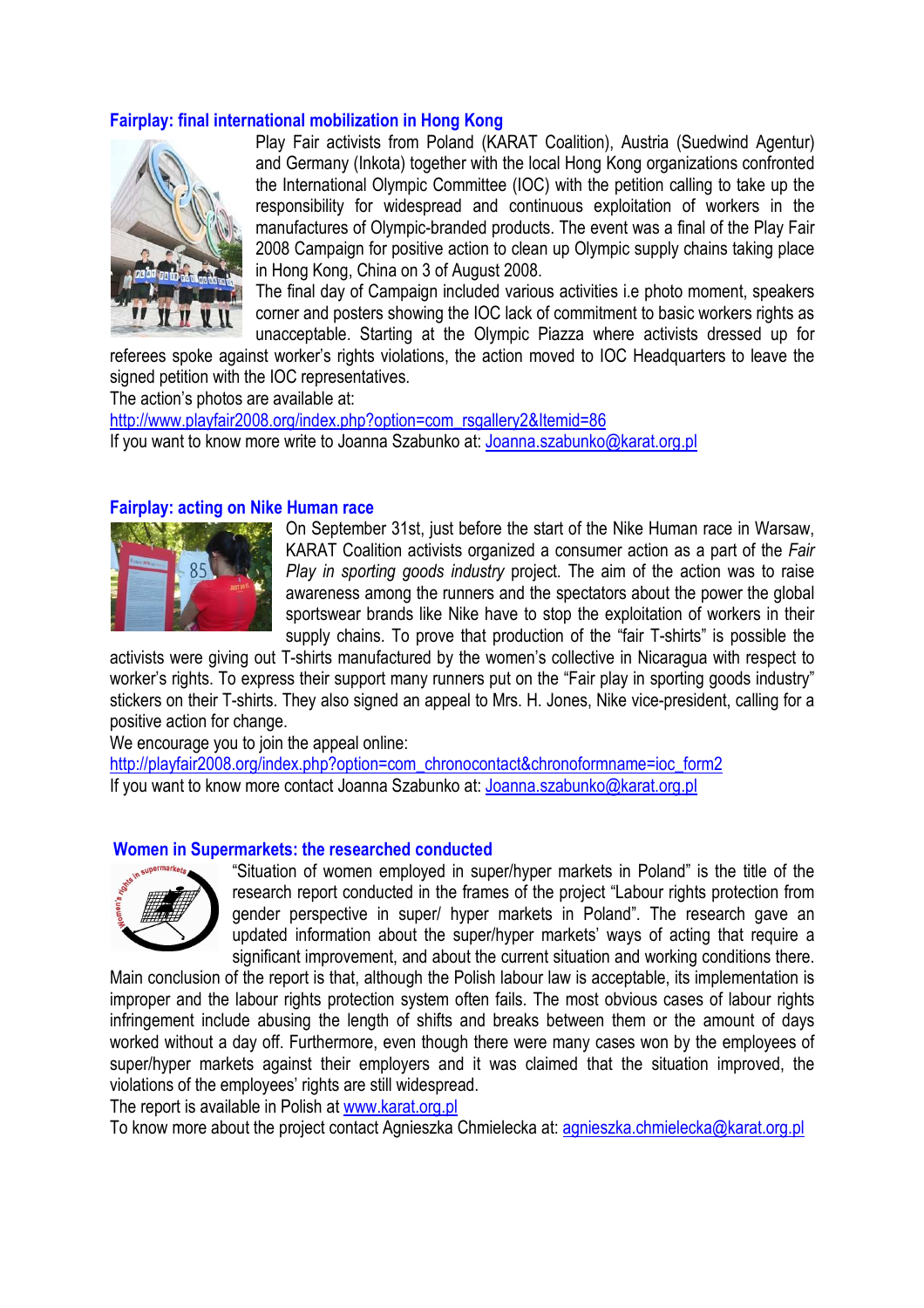#### **Lobby for the better migration regulations**

KARAT Coalition joined European Women's Lobby and a number of European and regional women's networks as well as some national migrant organaizations from around the world to express its concern about the European Pact on Migration and Asylum that will be adopted at the EU Summit on 15 and 16 October 2008. As a result a joint letter to the heads of the UE institutions (Council, Commision, Parliament) and Ministers for Interior, Justice, Employment and Social Affairs of the UE Member States were produced. The letter calls the decidents to enrich the Pact with the human rights based commitements like the respect for human dignity and fundamental rights, opportunity for immmigrants to participate in the society, etc..

You can use this letter for your lobbing. To know more or to recieve the copy of the letter write to Kasia Staszewska at: kasia.staszewska@karat.org.pl

#### **National/Member's News**

#### **Albania***:* **better Gender Equality Law**

After much of the discussion quota bill of 30% has been finally passed by the Albanian Parliament in the end of June 2008 as a new measure to the Gender Equality Law (GEL) adopted in the spring this year. It is a great success of the women's CSOs of Albania, particularly Millennium Women Network (MWN) and Albanian Coalition for Promotion of Women and Youth in Politics that came together to mobilize civil society, youth and leaders to support the adoption of the draft GEL in a timely manner, and to ensure that the core articles and specal measures protecting and promoting women's empowerment remained in the law. The quota bill is a great step forward for advancement of women in decision-making process aligning with the international norms and standards: CEDAW, Beijing Platform for Action or EU documents. In the context of the on-going Electoral Code revision in the country, it is also the very first time that this article will be discussed during the parliamentarian sessions in autumn, so it can be included in the electoral code as well. Women's NGOs remain hopeful the article will be included in the new electoral code, and not be stuck in a gridlock of political debate.

For more information please write to Jeta Katro: jkatro@albmail.com

#### **Czech Republic: action for normal births**

"Even today, after almost 20 years of democracy, the maternity care in the Czech Republic fails to provide suitable alternatives for all mothers and babies" – claims Czech women's, parents, midwives and doulas organizations calling for a positive action for normal births. Birth outside large hospital is still considered unsafe, women have to comply with unnecessary routine interventions, are often separated from their babies after birth and independent midwifery is still suppresses by the state authorities. Number of organizations in Czech Republic are calling for the international support to initiate important changes by the dialogue with the Ministry of Health and other officials.

To express your support sign an online petition for improving the maternity care services in Czech Republic on: http://www.normalniporod.cz/english.asp

#### **Georgia, Russia: women's reaction on war**

"Women of Georgia, overcoming all informational barriers addressed Russian women with an appeal to stop infanticidal war and to turn to peace-building. This short news practically unnoticed by the largest media – is one of the most promising, along with Medvedev-Sarkozy plan and Saakashvily signing it" – saying the first lines of the Russian women statement, signed i.a. by the Association of Women Journalist - KARAT Member organization - that appeared in all Russian independent newspapers (around 2 mln copies) when the war in Georgia broke out in the beginning of August 2008.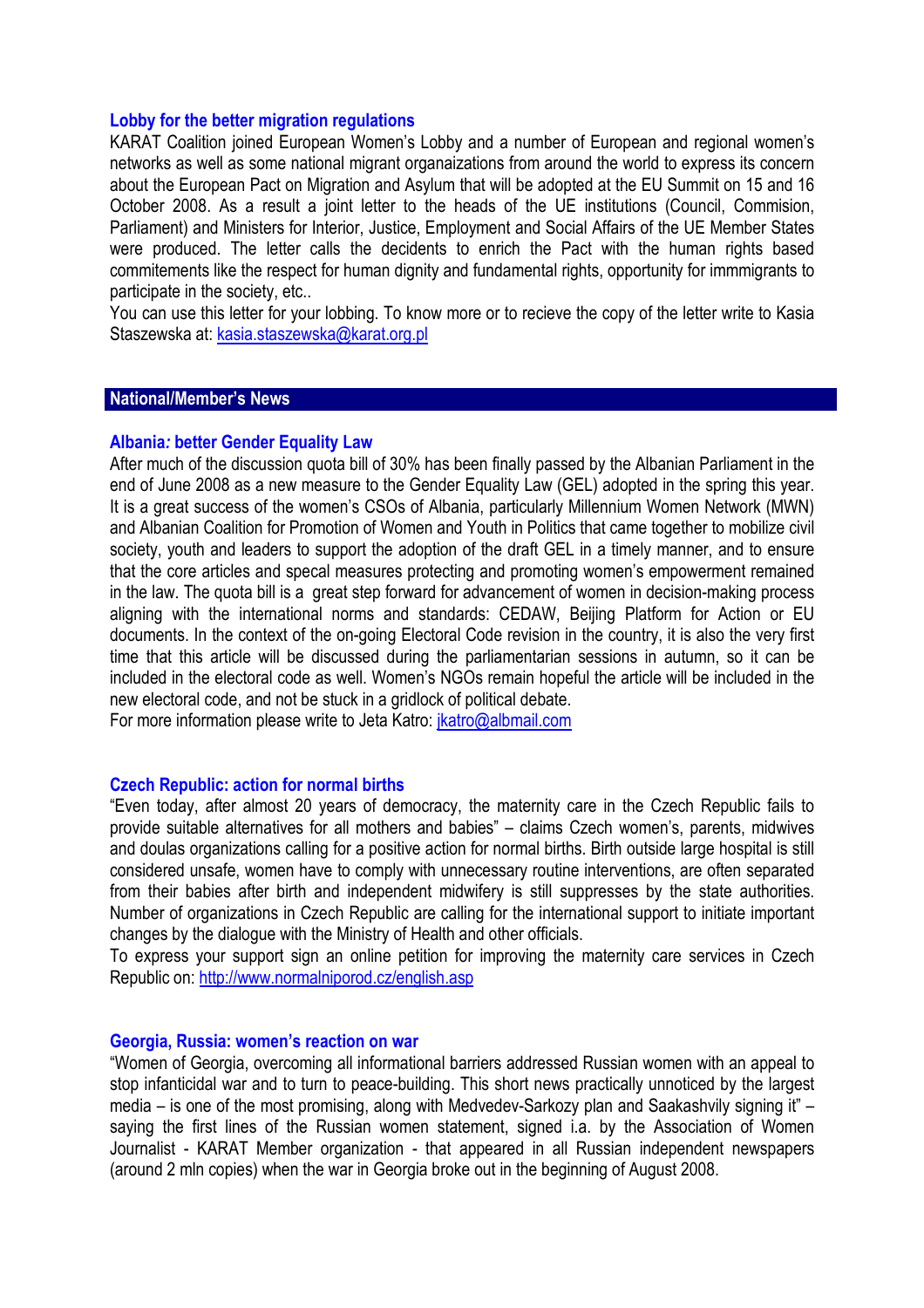"As long as human memory exists, every time, after the cannons stopped their cannonade, it is women who fire up a furnace, look after the wounded ones, teach the children to befriend a neighbor's child – a yesterday's enemy, and find words – not of hatred, but of compassion…. "

To read whole text of the statement in Russian go to: http://www.ruj.ru/

To get the statement in English write to Kasia Staszewska at: kasia.staszewska@karat.org.pl

#### **Georgia and Ukraine: learning on EU Neighbourhood Policy**

"The influence of European policy on Neighbourhood on development of Georgia" is the title of the workshop organized in Tbilisi, followed by the identical one – related to Ukraine - few days after in Kyiv in the mid July 2008. The events were organized within the framework of joint project of WOMNET, Eurostep and Approdev aiming at strengthening the public discussion in the European Neighbourhood Policy Instrument (ENPI) countries in relation to the improvement of mutual relations between EC, authorities and NGOs. Two KARAT Member organizations: Center for Women and Development (Georgia) and Women's Prospects (Ukraine) were coorganizng the events. During the two-day workshop participants were acquainted with the key principles of the ENP, ENPI application mechanism and other documents related to the country – EC relations. As a result the participants developed the recommendations on CSOs impact on ENP development at Georgian, Ukrainian, East European and European levels.

If you want to know more about the event in Georgia write to Shorena Dzotsenidze at:

sh\_dzotsenidze@gmail.com If you are interested in Ukraine turn to Maryna Saprykina at:

m\_saprykina@mail.ru

#### **Slovakia: reporting to CEDAW committee**

Slovakia was one of the countries reporting to the UN Committee on the Elimination of Discrimination Against Women (CEDAW) during its 41st session held in July 2008. Even though the Committee welcomed the Slovak Government progress on CEDAW implementation in the Commitee Concluding Observation the state's serious shortcomings were highlighted. The Committee concern areas were: limited access to the legal protection against discrimination, gender stereotypes in the society, poor sexual and reproductive health services, disadvantaged situation of Romani women, violence and trafficking. Filling up the Slovak state obligations under CEDAW was also addressed by the women's and human rights NGOs via Shadow Report submitted to the Committee. Alliance of Women in Slovakia – KARAT member organization – was one of the Shadow Report carriers.

To read the Slovak state periodic report and the CEDAW Committee Concluding Observations go to: http://www2.ohchr.org/english/bodies/cedaw/cedaws41.htm

The NGOs Shadow Report can be downloaded from:

http://www2.ohchr.org/english/bodies/cedaw/cedaws41.htm

#### **UE News**

#### **EU accession concerns with Ukraine**

The EU/Ukraine Summit that was hold in the Elysée Palace in Paris on 9<sup>th</sup> of September 2008 did not go much further with the membership perspective for Ukraine. The summit that was expected to adopt the declaration on the future of the EU/Ukraine Cooperation and Partnership agreement concluded that the legal basis of the EU and Ukraine relations will be referred as an "association agreement" that is "leaving the door open to progressive further developments in EU-Ukraine relations". That is not what the Ukraine was counting for – specially after the Georgia crisis destabilization. But there are also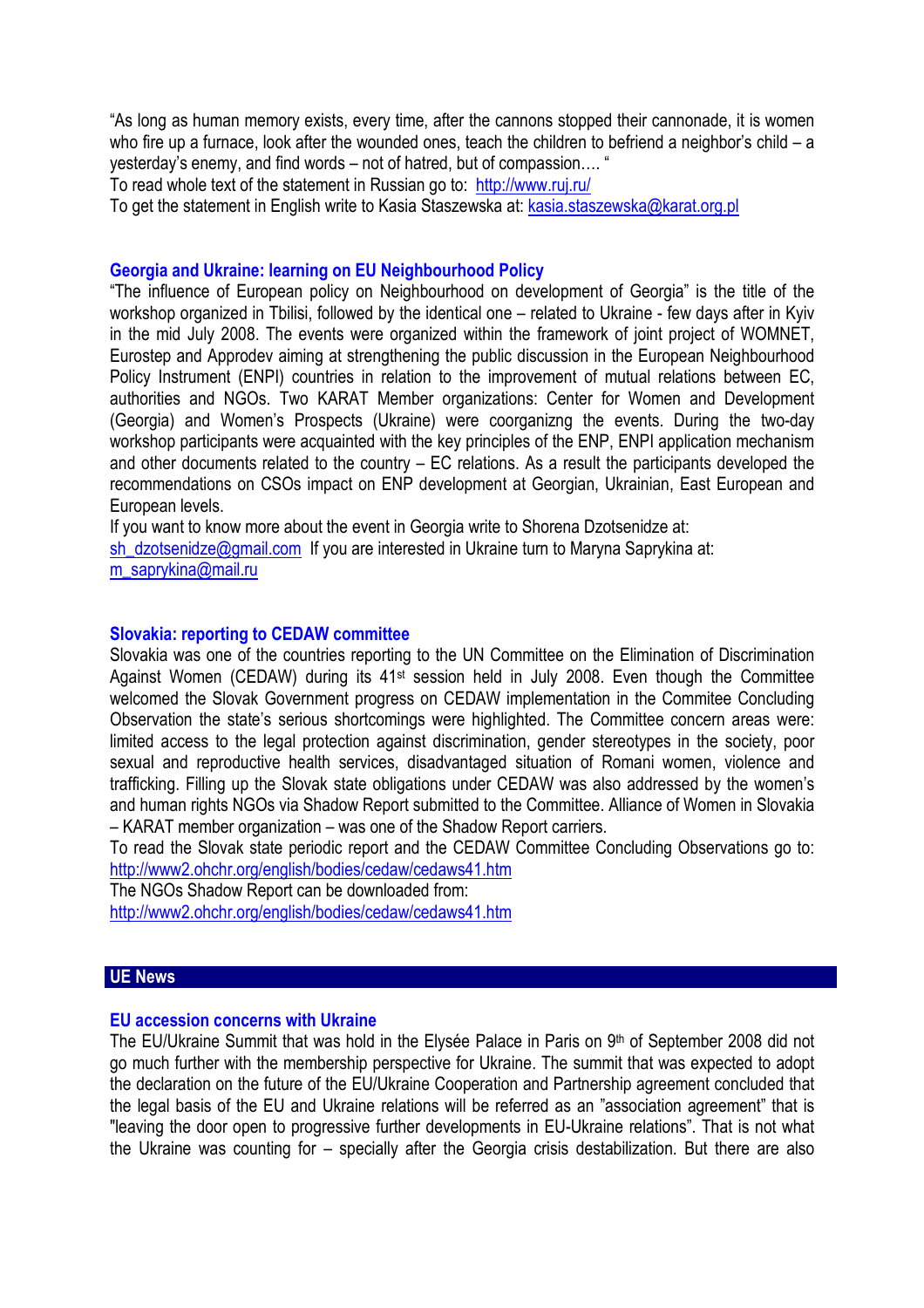different voices among the UE states themselves. Olli Rehn, the EU's enlargement commissioner, had warned that Ukraine could become Russia's next target if it was not offered membership. Source: http://www.euractiv.com/en/enlargement/eu-keeps-door-half-open-ukraine/article-175221

# **More women at the top of the European politics**

50/56 No Modern European Democracy Without Gender Equality

2009 is an election year for a new European Commission and Parliment, where women are still under-represented. Within "50/50 Campaign for Democracy" European

Women's Lobby is callig for a concrete action to increase women's presence in the politics. Many prominent persons from across Europe have already given their wholehearted support. You can also support this action by signing the on-line petition at: http://www.womenlobby.org/site/form\_3.asp Source:http://www5050democracy.eu

# **Quality Jobs for all**

With adoption of the own-initiative report by Garcia Pérez (PES, ES) on equality of men and women in the all 27 EU countries the Members of European Parliament agreed that the more effort is needed to boost the quality of jobs and reduce violence against women. The report was proposed in the Women's Rights Comittee and adopted by 563 votes on 3 September 2008.

Source:http://www.europarl.europa.eu/news/expert/briefing\_page/33692-245-09-36- 20080708BRI33691-01-09-2008-2008/default\_p001c008\_en.htm

#### **Other News**

#### **Women's Forum in Accra**

More than 200 women's rights organizations, gender advocates and experts from around the world gathered together at the Elking Hotel in Accra for a International Women's Forum to discuss the implementation of the Paris Declaration on Aid Effectiveness. The event was held before the Civil Society Forum to ensure women's participation at both the CSO Parallel Forum, August 31-September 1 and the 3rd High Level Forum (HLF3) on Aid Effectiveness, 2-4 September 2008. The statement that emerged is calling the officlas for the concrete actions and further comitmmens on gender equality and women's empowerment in the Accra Agenda for Actions (AAA) serving as a further plan to improve the effectiveness of aid before the next HLF4, that will be held in 2012.

The Women's Forum Statement is available at:

http://www.betteraid.org/downloads/Final%20Women's%20Forum%20Statement.doc Source: http://betteraid.org/

#### **AAA not ambitious enough**

Civil Society Organizations from around the world are expressing their dissapoitment with the Accra Agenda for Acction (AAA) that ministers have endorsed as a result of the 3<sup>rd</sup> High Level Forum on Aid Effectiveness in Ghana. The document is still missing the critical commitments on gender equality, democratic ownerhip or tied aid. The AAA success depends also on the discussions that are going to take place later this year: UN MDG Summit in New York and the Financing for Development meeting in Doha.

To know more go to: http://betteraid.org/ or http://www.concordeurope.org/Public/Page.php?ID=4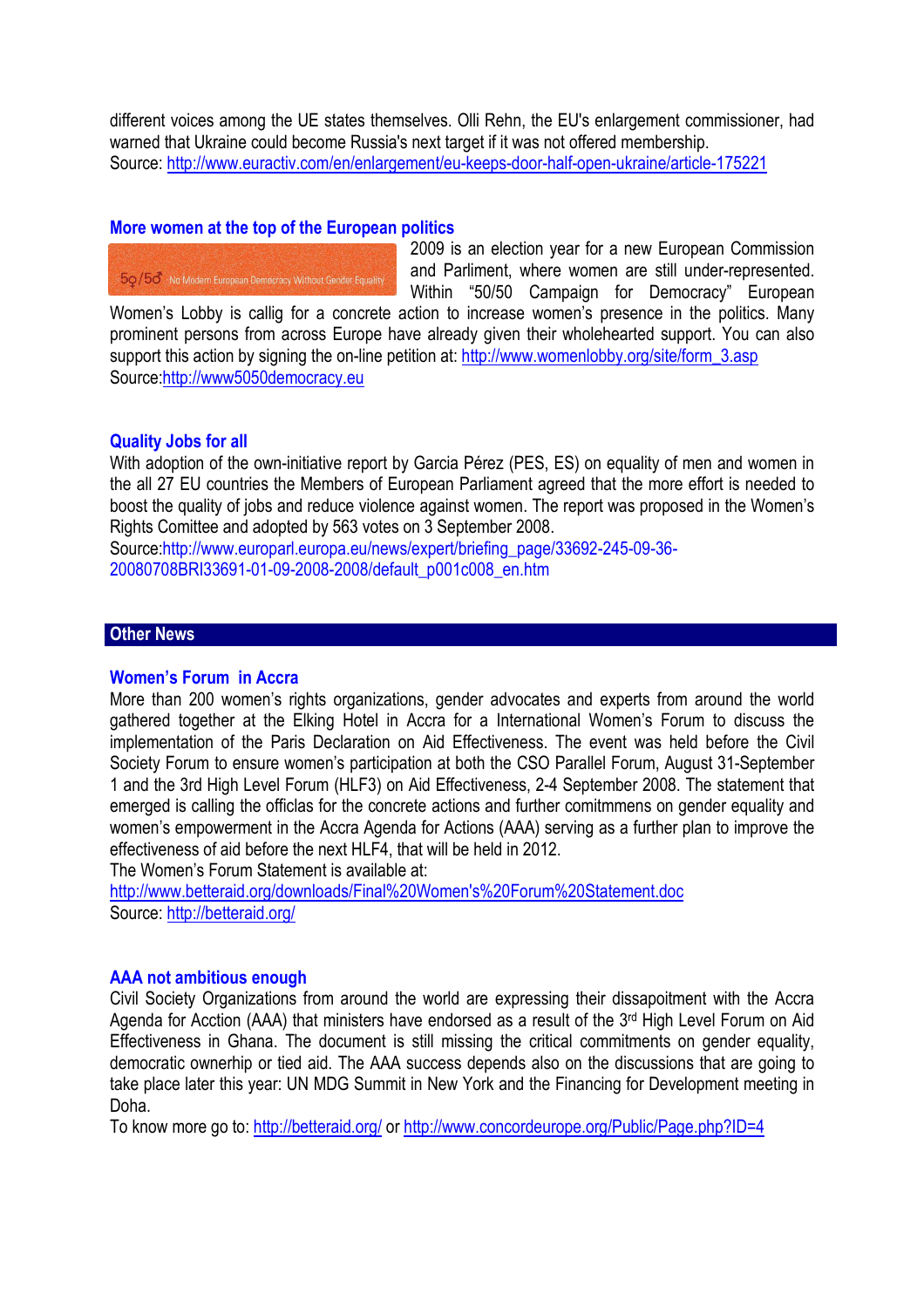# **Information Sharing**

#### **Black Sea NGO Forum**

Organized by the The Federation of Romanian Development NGOs (FOND) in cooperation with the NGOs from Georgia, Moldova and Russia the first Black See NGO Forum "Time to Meet" is going to take place in Bucharest, Romania from 31.10 to 02.11.2008. The aim of the event is to increase the level of dialogue and coordination among NGOs in the wider Black Sea region together with strenghetning their capacity in order to influence regional and development strategies.

More information with the application form are available at: http://www.blackseango.org/site/more.html

#### **Job vacancy at UNIFEM: evaluation consultant in Moldova**

UNIFEM is currently looking an experienced proffesional to perform as an International Evaluation Consultant for its 36month SIDA funding project *Promoting Gender Equality in National Development Policies and Plans in Moldova.* Full description of the responsibilities can be found in the Terms of Reference at UNIFEM CIS Sub-regional office web-site www.unifemcis.org (announcements section). The deadline for applications is 26 September 2008.

#### **Mapping studies on aid effectiveness and gender equality**

Carried within the context of the EC/UN Partnership on Gender Equality for Development and Peace the new report *Mapping Aid Effectiveness and Gender Equality: Global Findings* provides an overview of the issues that emerged from the mapping studies in 12 diverse countries, Ukraine and Kyrgyzstan among them. The report examines to what extent national gender equality priorities are reflected in national development strategies, donor country strategies and mechanisms for implementing the Paris Declaration at country level. It also analyses the implementation of the UN Security Council Resolution 1325 on Women, Peace and Security adopted in 2000 to mainstream gender equality in policy responses to conflict and post-conflict situations.

The report is available at:

http://www.gendermatters.eu/index.php?option=com\_content&task=view&id=150&Itemid=87 Source: http://www.gendermatters.eu/

#### **Get the EU funds**

*Tips nad Tricks: "How to access the European development co-operation funds"* is a title of the 7<sup>th</sup> edition of the manual launched by The German Foundation for World Population (DSW). It is a comprehensive information on how to draw on EC resources available for Civil Society Organizations. The publication is available at: http://www.weltbevoelkerung.de/en/offices/brussels/Tips\_and\_Tricks.php Source: TRIALOG Information Service, July 2008

#### **New WIDE publications**

*The Treaty of Lisbon from a Gender Perspective: Change and Challenges* and *Key Feminist Concerns Regarding Core Labor Standards, Decent Work and Corporate Social Responsibility* are 2 new publications realesed by WIDE. The first one is a briefing paper presenting the main innovations in terms of institutional changes, policy perspectives and priorities that the Treaty of Lisbon is going to introduce if the EU Member States ratify it. The second provides a feminist analysis of workers rights issues in respect of core labor standards, the decent work paradigm and CSR in relation to UE trade policy. Both publications can be downloaded from: http://www.wide-network.org/